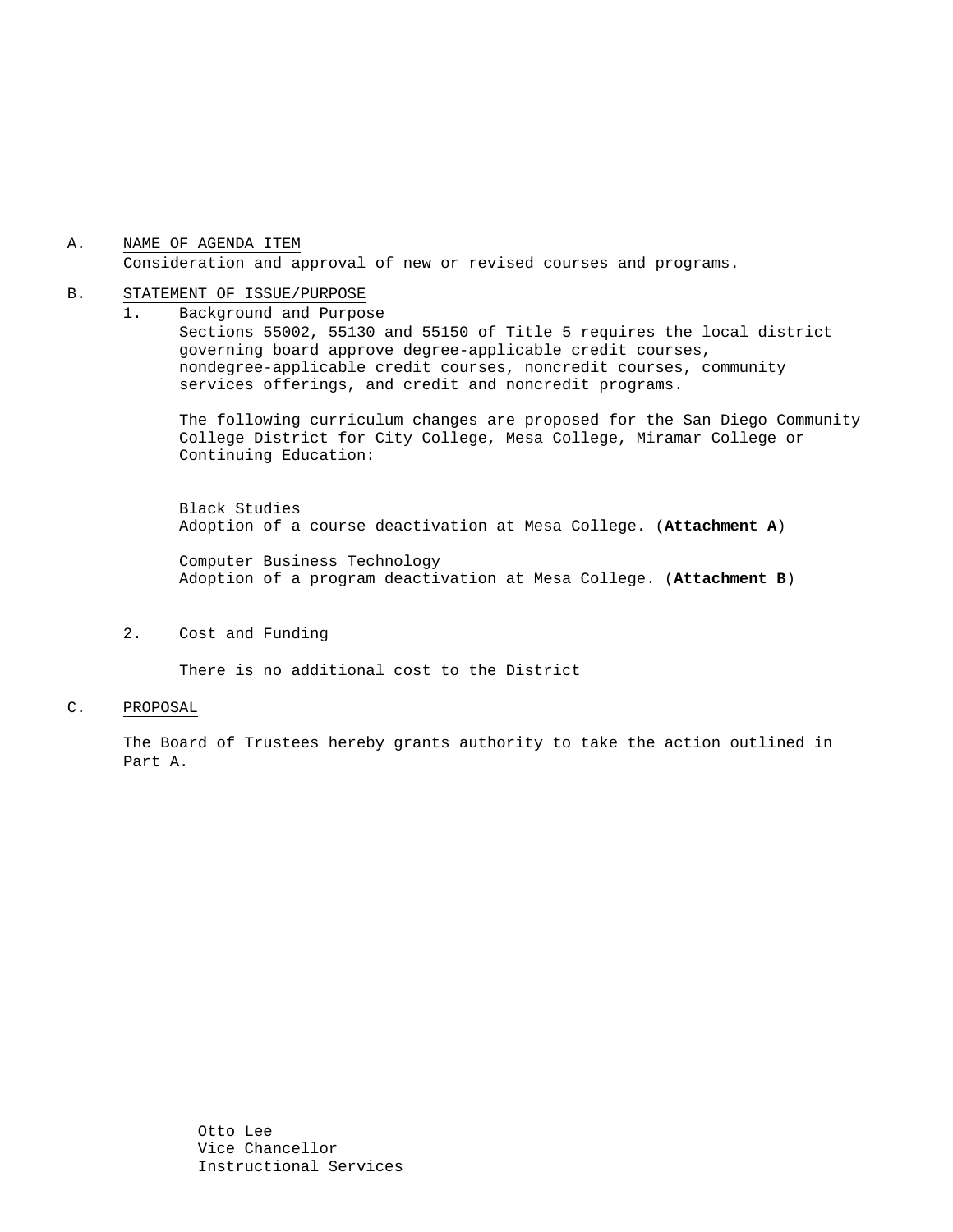## **ACTION**

Adoption of a course deactivation at Mesa College.

Proposed course deactivation at Mesa College:

### **106 Black Oral Expression and Interpretation 48-54 hours lecture, 3 units Letter Grade or Pass/No Pass Option**

*Advisory:* English 48 and English 49, each with a grade of "C" or better, or equivalent, or Assessment Skill Levels R5 and W5. Varieties of oral expression and interpretation as taken from the Black experience are explored. Emphasis on broadening social awareness and developing communicative skills. (FT) Associate Degree Credit & transfer to CSU and/or private colleges and universities. CSU General Education. UC Transfer Course List.